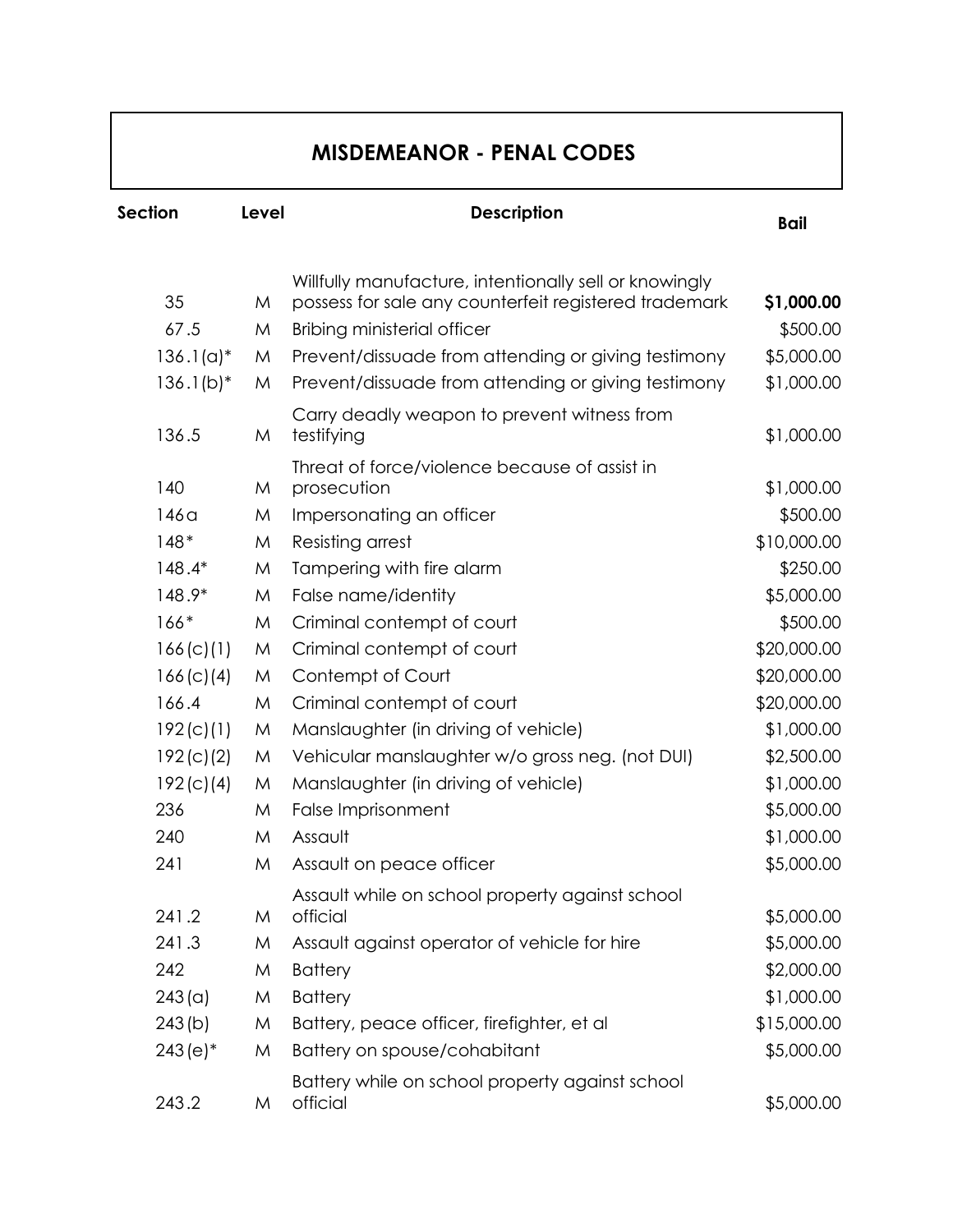| 243.3    | M | Battery against operator of vehicle for hire                                                                                                                      | \$5,000.00  |
|----------|---|-------------------------------------------------------------------------------------------------------------------------------------------------------------------|-------------|
| 243.6    | M | Battery against school official                                                                                                                                   | \$5,000.00  |
| 243.7    | M | Battery against juror                                                                                                                                             | \$5,000.00  |
| 243.8    | M | Battery against sports official                                                                                                                                   | \$5,000.00  |
| 246.3    | M | Discharge of firearm in grossly negligent manner                                                                                                                  | \$5,000.00  |
| 270a     | M | Failure to provide for spouse                                                                                                                                     | \$250.00    |
| 272      | M | Contributing to delinquency of minor                                                                                                                              | \$500.00    |
| $273a*$  | M | Cruelty to children                                                                                                                                               | \$5,000.00  |
| 273g     | M | Drunk in presence of minor                                                                                                                                        | \$250.00    |
|          |   | Unlawful to publish information describing / deplicting<br>the physcial appearance or location of a child to<br>another to be used to commit a crime against said |             |
| 273i     | M | child                                                                                                                                                             | \$1,000.00  |
| $273.5*$ | M | Inflict corporal injury on spouse or cohabitant                                                                                                                   | \$5,000.00  |
| $273.6*$ | M | Violation of domestic violence protective order                                                                                                                   | \$20,000.00 |
| $273.7*$ | M | Disclosure of location of domestic violence shelter                                                                                                               | \$2,000.00  |
| 290      | M | Sex offender registration                                                                                                                                         | \$2,500.00  |
| $308*$   | M | Tobacco, selling to minors                                                                                                                                        | \$100.00    |
| 314      | M | Indecent exposure                                                                                                                                                 | \$5,000.00  |
| 315      | M | Conducting or living in house of prostitution                                                                                                                     | \$500.00    |
| 320      | M | Lottery, Conducting                                                                                                                                               | \$250.00    |
| 330a     | M | Pin ball game or slot machine                                                                                                                                     | \$500.00    |
| 330      | M | Gambling                                                                                                                                                          | \$100.00    |
| 330      | M | Conducting gambling                                                                                                                                               | \$250.00    |
| 331      | M | Renting or owning gambling place                                                                                                                                  | \$100.00    |
| 368      | M | Elder abuse                                                                                                                                                       | \$5,000.00  |
| 372      | M | Maintaining public nuisance                                                                                                                                       | \$100.00    |
| 379      | M | Sell or distribute salvia, or any substance containing<br>salvia to any person under 18                                                                           | \$1,000.00  |
| 380      | M | Sale or distribution of toluene to persons under 18                                                                                                               | \$300.00    |
| $381*$   | M | Ingesting, inhaling intoxicating poisons                                                                                                                          | \$200.00    |
| 398      | M | Selling intoxicating liquor after hours                                                                                                                           | \$100.00    |
| 403      | M | Disturbing assembly                                                                                                                                               | \$1,000.00  |
| 404      | M | Riot                                                                                                                                                              | \$1,000.00  |
| 404.6    | M | Incitement to riot                                                                                                                                                | \$1,000.00  |
| 407      | M | Unlawful assembly                                                                                                                                                 | \$1,000.00  |
| 409      | M | Refusal to disperse when ordered                                                                                                                                  | \$1,000.00  |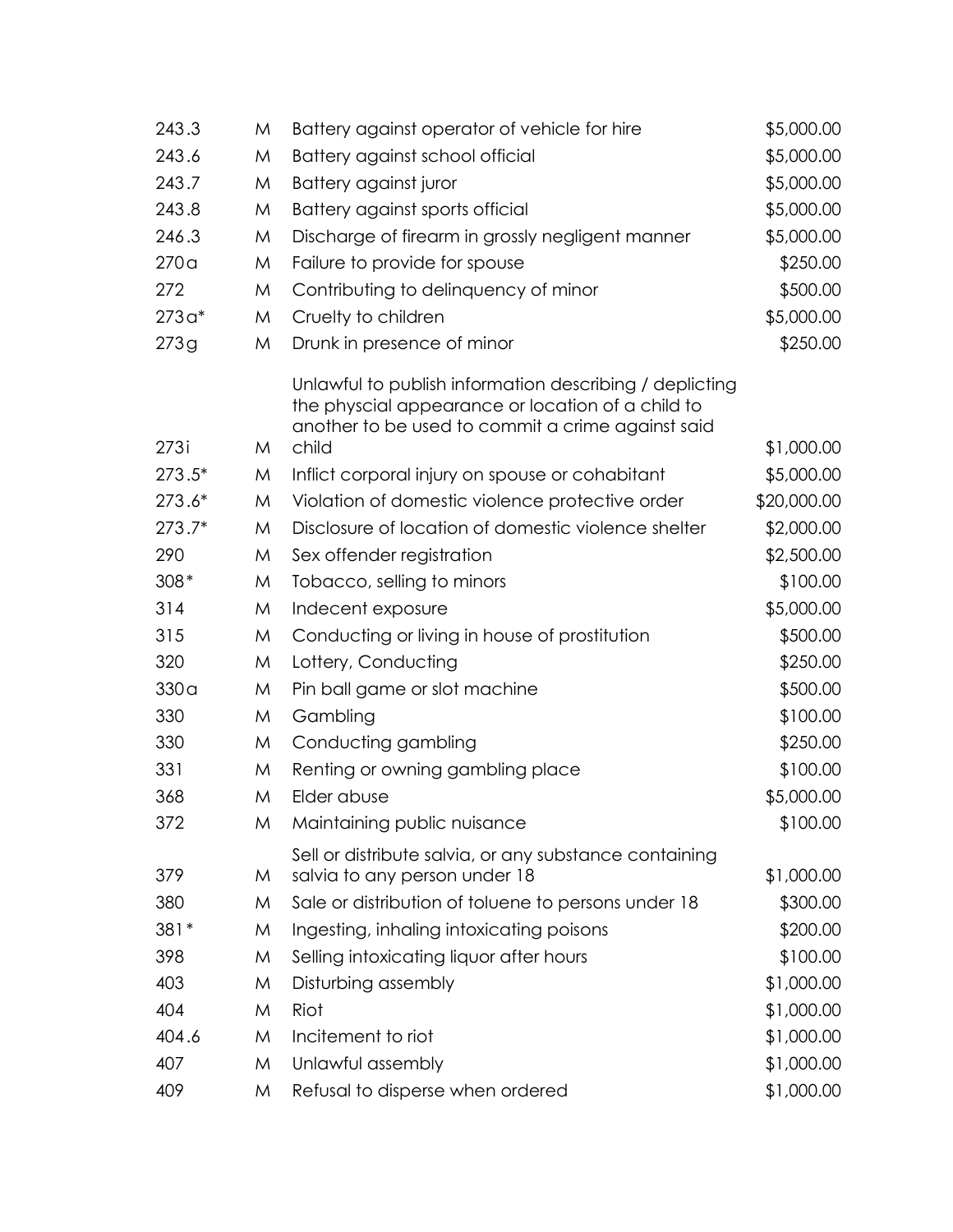| 409.5    | M | Closing areas in emergency                                     | \$1,000.00 |
|----------|---|----------------------------------------------------------------|------------|
| $415*$   | M | Disturbing the peace                                           | \$100.00   |
| $415.5*$ | M | Disturbing the peace in college                                | \$500.00   |
| 416      | M | Refusing to disperse upon lawful command                       | \$50.00    |
| $417*$   | M | Exhibiting firearm or deadly weapon in rude manner             | \$5,000.00 |
| 422      | M | <b>Criminal threats</b>                                        | \$5,000.00 |
| 459      | M | <b>Burglary; inhabited</b>                                     | \$1,000.00 |
| 476q(b)  | M | Checks, insufficient funds                                     | \$250.00   |
| 484e     | M | Theft of credit card                                           | \$500.00   |
| 487f     | M | Theft, dog, value under \$400                                  | \$250.00   |
| 496      | M | Receiving and concealing stolen property under \$400           | \$250.00   |
| 499b     | M | Taking vehicle temporarily                                     | \$500.00   |
| 537*     | M | Defrauding innkeeper                                           | \$250.00   |
| 555      | M | Trespassing                                                    | \$50.00    |
| 588      | M | Highway, damaging                                              | \$200.00   |
| 588 a    | M | Highway, throwing substances on                                | \$200.00   |
| 591      | M | Injuring/tapping telegraph/telephone/cable<br>television line  | \$1,000.00 |
| 594*     | M | Vandalism, sprays, scratched, writes on, defaces               | \$2,000.00 |
| 596      | M | Poisoning animals                                              | \$250.00   |
| 597b     | M | Cruelty to animals/animal fights                               | \$500.00   |
| 597c     | M | Cruelty to animals/training animal to fight                    | \$500.00   |
|          |   |                                                                |            |
| 597 d    | M | Cruelty to animals/arrest attendants/promoters of<br>animals   | \$500.00   |
|          |   | Cruelty to animals/impounding animal w/insufficient            |            |
| 597e     | M | tood                                                           | \$500.00   |
| 597 f    | M | Cruelty to animals/animal neglect/kill<br>neglect/sick/useless | \$500.00   |
| 597g     | M | Cruelty to animals poling or tripping of horses                | \$500.00   |
| 597h     | M | Cruelty to animals/animal attached to vehicles                 | \$500.00   |
|          |   |                                                                |            |
| 597i     | M | Cruelty to animals/manuf/sale/possess graff's slashers         | \$500.00   |
|          |   | Cruelty to animals/own/possess/keep cock w/intent              |            |
| 597 j    | M | to fight                                                       | \$500.00   |
| $602*$   | M | Unlawful possession of premises, trespassing                   | \$150.00   |
| 602.10   | M | Obstructing students or teacher                                | \$1,000.00 |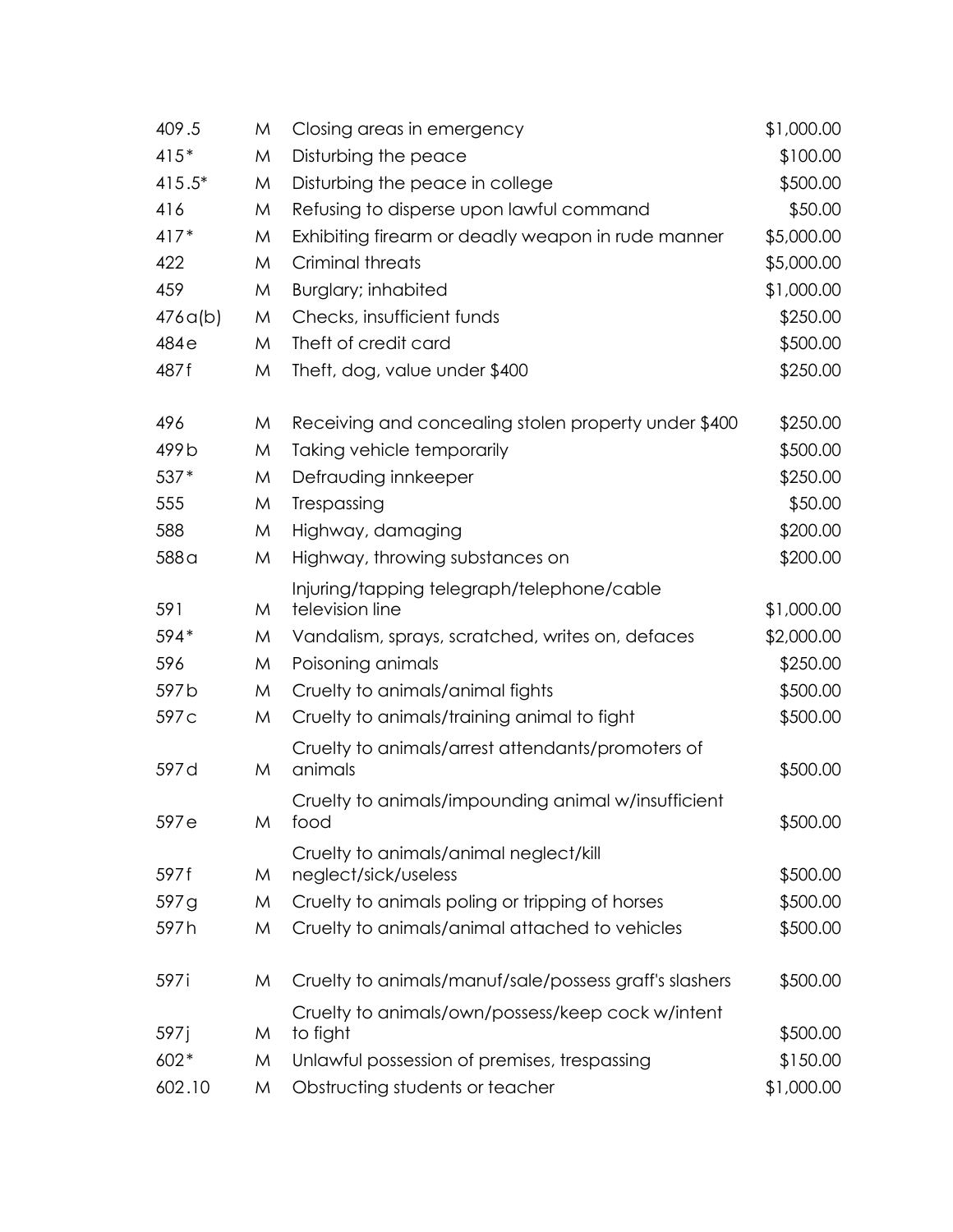| 603              | M | Vandalism, dwelling or building                                                                           | \$500.00               |
|------------------|---|-----------------------------------------------------------------------------------------------------------|------------------------|
| $626*$           | M | Campus crimes                                                                                             | \$1,000.00             |
| 646              | M | Solicitation of personal injury claim                                                                     | \$5,000.00             |
| 646.9(a)         | M | Stalking                                                                                                  | \$5,000.00             |
| 647 (a)          | M | Solicit or engage in lewd conduct                                                                         | \$500.00               |
| 647(b)           | M | Solicit or engage in act of prostitution                                                                  | \$2,000.00             |
| 647(c)           | M | Begging                                                                                                   | \$25.00                |
| 647 (d)          | M | Solicit or engage in lewd conduct - public                                                                | \$500.00               |
| 647(e)           | M | Loitering upon the streets                                                                                | \$50.00                |
| 647(f)           | M | Drunk in public place, including influence of toluene                                                     | \$75.00                |
| 647(g)           | M | Loitering on private property - nighttime                                                                 | \$25.00                |
| 647(h)           | M | Peeping tom                                                                                               | \$500.00               |
| $647$ (j)        | M | Lodging in building without consent                                                                       | \$50.00                |
| 647 <sub>b</sub> | M | Loitering near adult school                                                                               | \$250.00               |
|                  |   | Obstructing passage - street, sidewalk, or public                                                         |                        |
| 647 <sub>C</sub> | M | place                                                                                                     | \$500.00               |
| 647.6            | M | Molesting children                                                                                        | \$5,000.00             |
| 650.5            | M | Outraging public decency                                                                                  | \$250.00               |
| 653g             | M | Loitering about a school                                                                                  | \$250.00               |
|                  |   | Use of an electronic communication device to harass                                                       |                        |
| 653.2            | M | another through the actins of a third party                                                               | \$1,000.00             |
| 653k             | M | Carrying or sale of switchblade knife                                                                     | \$500.00               |
| 653m*            | M | Telephone threat                                                                                          | \$250.00               |
|                  |   |                                                                                                           | Same as<br>substantive |
| 664              |   | Attempted                                                                                                 | offense                |
|                  |   | Petty theft following term for other theft-related                                                        |                        |
| 666              | M | offense                                                                                                   | \$1,000.00             |
|                  |   | Unlawful to make false statements in connection with                                                      |                        |
|                  |   | the Public Employees' Retirement Law, the Teachers'<br>Retirement Law, or the County Employees Retirement |                        |
| 1380             | M | Law of 1937                                                                                               | \$1,000.00             |
| 4570             | M | Communicating with prisoners                                                                              | \$200.00               |
|                  |   |                                                                                                           |                        |
|                  |   | Unlawful for any unauthorized person housed in a<br>local correctional facility to possess any device     |                        |
| 4575             | M | designed to open or unlatch handcuff                                                                      | \$1,000.00             |
| 12025*           | M | Carrying concealed weapon w/in any vehicle                                                                | \$2,000.00             |
| 12031*           | M | Carrying loaded weapon in auto or public place                                                            | \$2,000.00             |
| 12280(b)         | M | Possession of assault weapon                                                                              | \$10,000.00            |